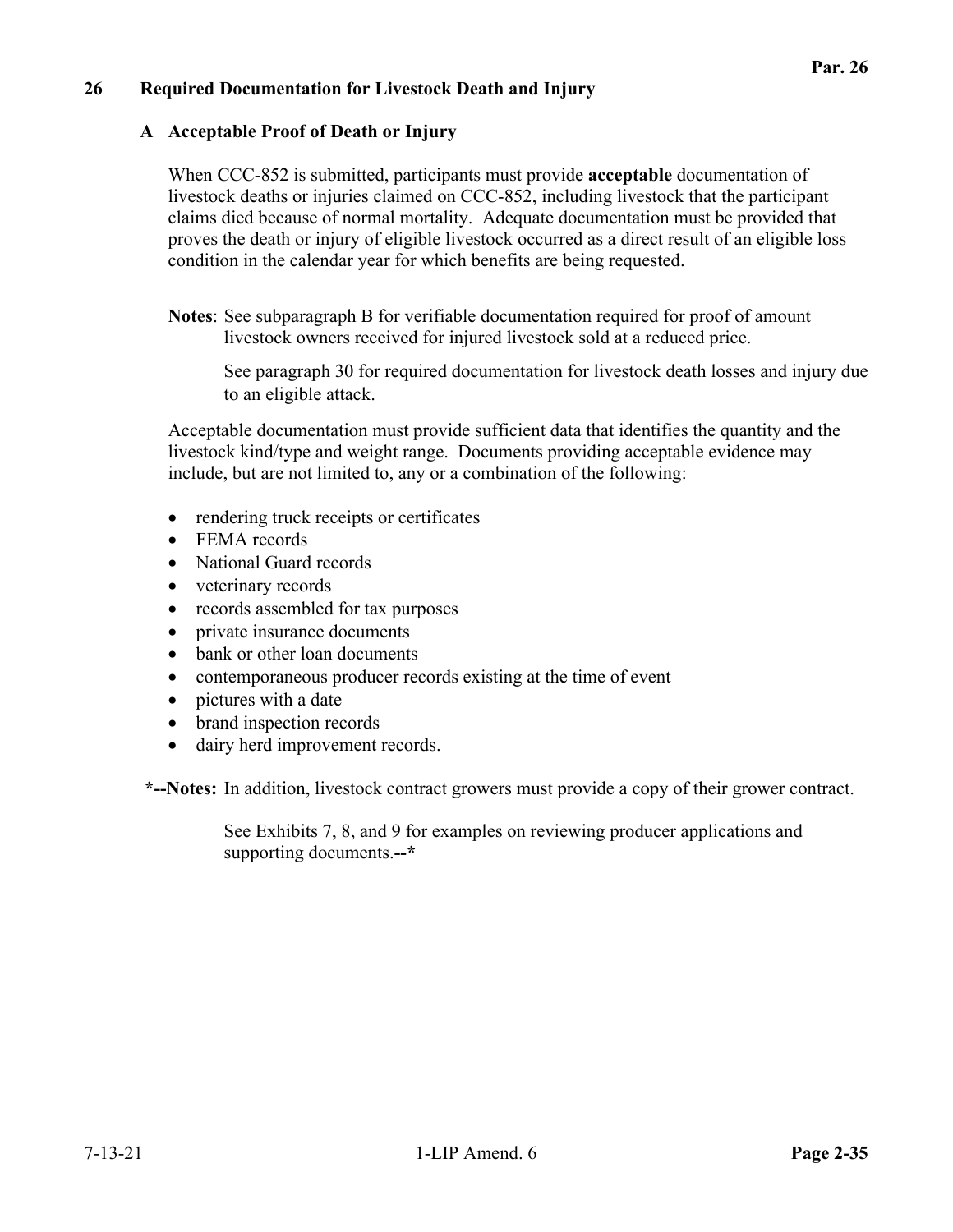## **B Verifiable Documentation of Amount Received for Sale of Injured Livestock**

When a participant claims that livestock were injured due to an eligible loss condition and were sold at a reduced price, the participant must provide verifiable documentation of the amount received for the sale of injured livestock. The injured livestock must be sold through an independent third party (sale barn, slaughter facility or rendering facility). Only verifiable documentation of the amount received for sale of injured livestock is acceptable. The participant must provide verifiable evidence of injured livestock sold at a reduced price.

Documents that may provide verifiable evidence of amount received for sale of injured livestock sold include but are **not** limited to, any or a combination of the following:

- sales receipt from a livestock auction, sale barn or other similar livestock sales facility
- private insurance documents
- processing plant receipt.

At a minimum, verifiable documentation must have:

- livestock kind, type, and weight
- the price for which the animal was sold.

 **\*--Note:** See Exhibits 7, 8, and 9 for examples on reviewing producer applications and supporting documents.**--\***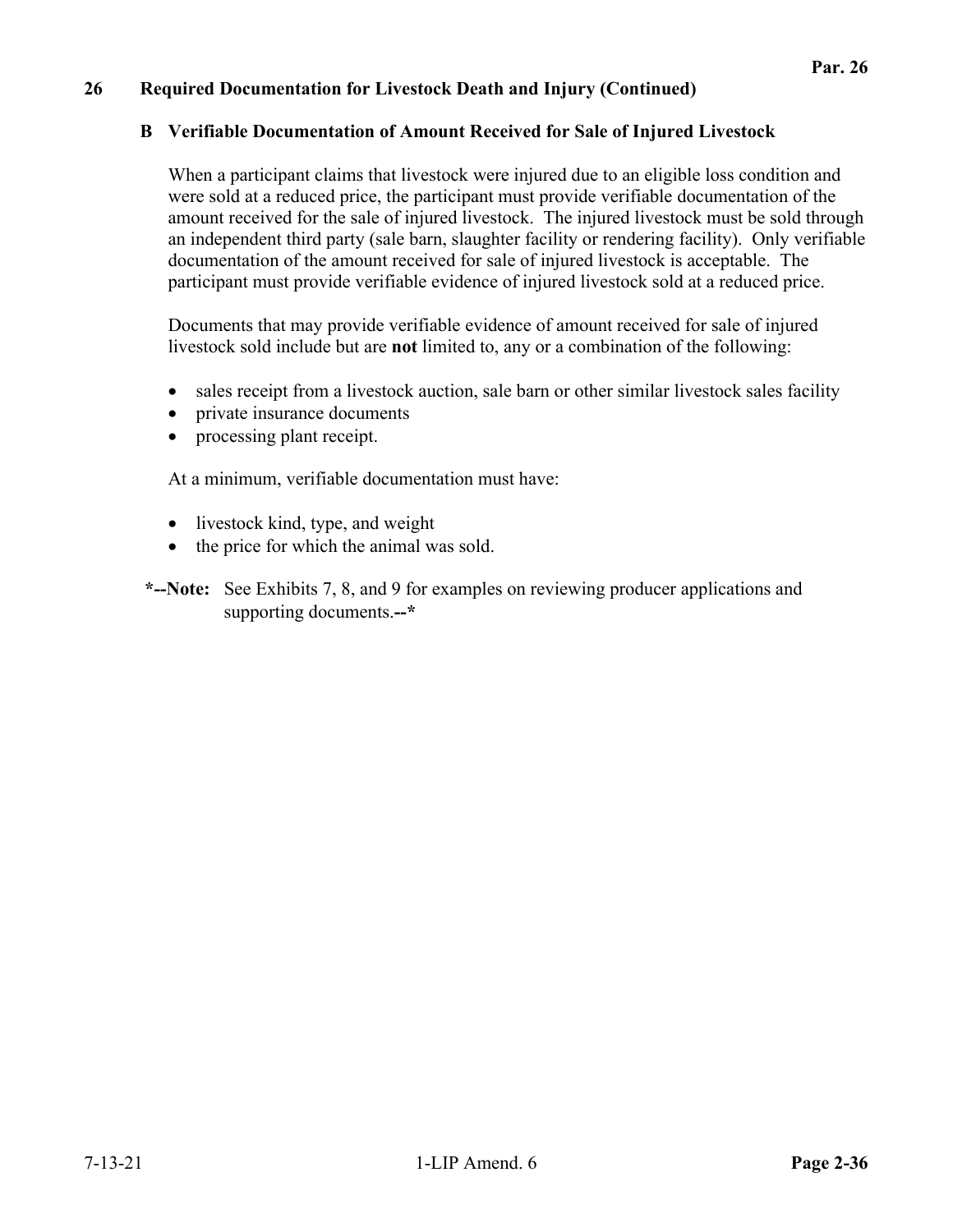**\* \* \*** 

## **C Third Party Certifications for Proof of Death**

 **\*--**If a participant is unable to provide acceptable records as proof of death or injury, according to subparagraph A, the participant must use a third-party certification as proof of death or injury in conjunction with acceptable beginning inventory.**--\*** 

County Office and COC general knowledge of adverse weather or other factors (such as the degree to which predators are or were present) in the area are **not** acceptable as third-party certification under any circumstance.

CED will provide a written monthly report to DD indicating the number of third-party certifications reviewed and approved/disapproved.

Third party certification of livestock deaths or injury may be accepted **only when all** of the following are met:

- **livestock owner or contract grower**, as applicable, completes CCC-854 according to paragraph 27 and certifies to **all** of the following:
	- no other form of proof of death or injury is available
	- number of livestock, by category, in inventory when the deaths or injury occurred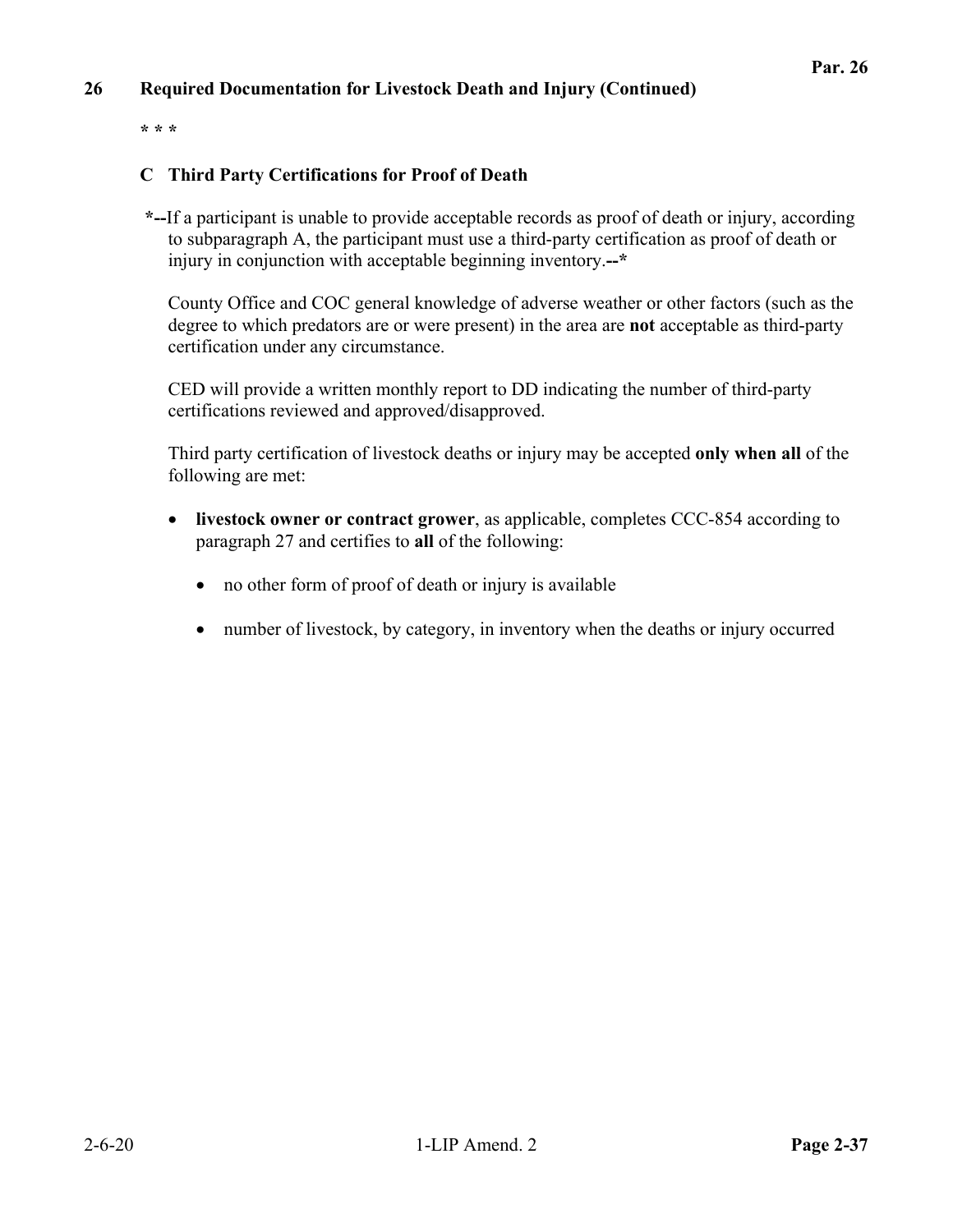## **C Third Party Certifications for Proof of Death (Continued)**

- physical location of livestock, by category, in inventory when the deaths or injury occurred
- **\*--**provides acceptable documentation that supports the reasonableness of the number of livestock in inventory when the deaths or injury occurred, as certified by participant according to paragraph 27

**Important:** See subparagraph 28 A for acceptable documentation of**--\*** beginning inventory required when a third-party certification is provided.

- **third party** completes and certifies on CCC-854 according to paragraph 27 to **all** of the following:
	- specific details about how the third party has knowledge of the animal deaths or injury.
	- $\bullet$  the relationship or affiliation (if any) of the third party to the applicant
		- **Note:** The third party must be an independent source who is **not affiliated** with the farming operation. For instance, a third party cannot be a hired hand or a "family member" defined as a person whom is a member in the farming operation or their spouse is related as lineal ancestor, lineal descendant, sibling, or spouse.
	- telephone number and address of the third party
	- number and kind/type and weight range of participant's livestock that died or were injured because of the eligible adverse weather event
	- any other details necessary for COC and DD to determine that the certification is acceptable.
	- **Note:** Although persons signing statements as third parties are not applicants, they are subject to examination by agency or other Government officials regarding the accuracy of their certifications. Third parties are expected to certify only to what they know to be factually true based on their own observation.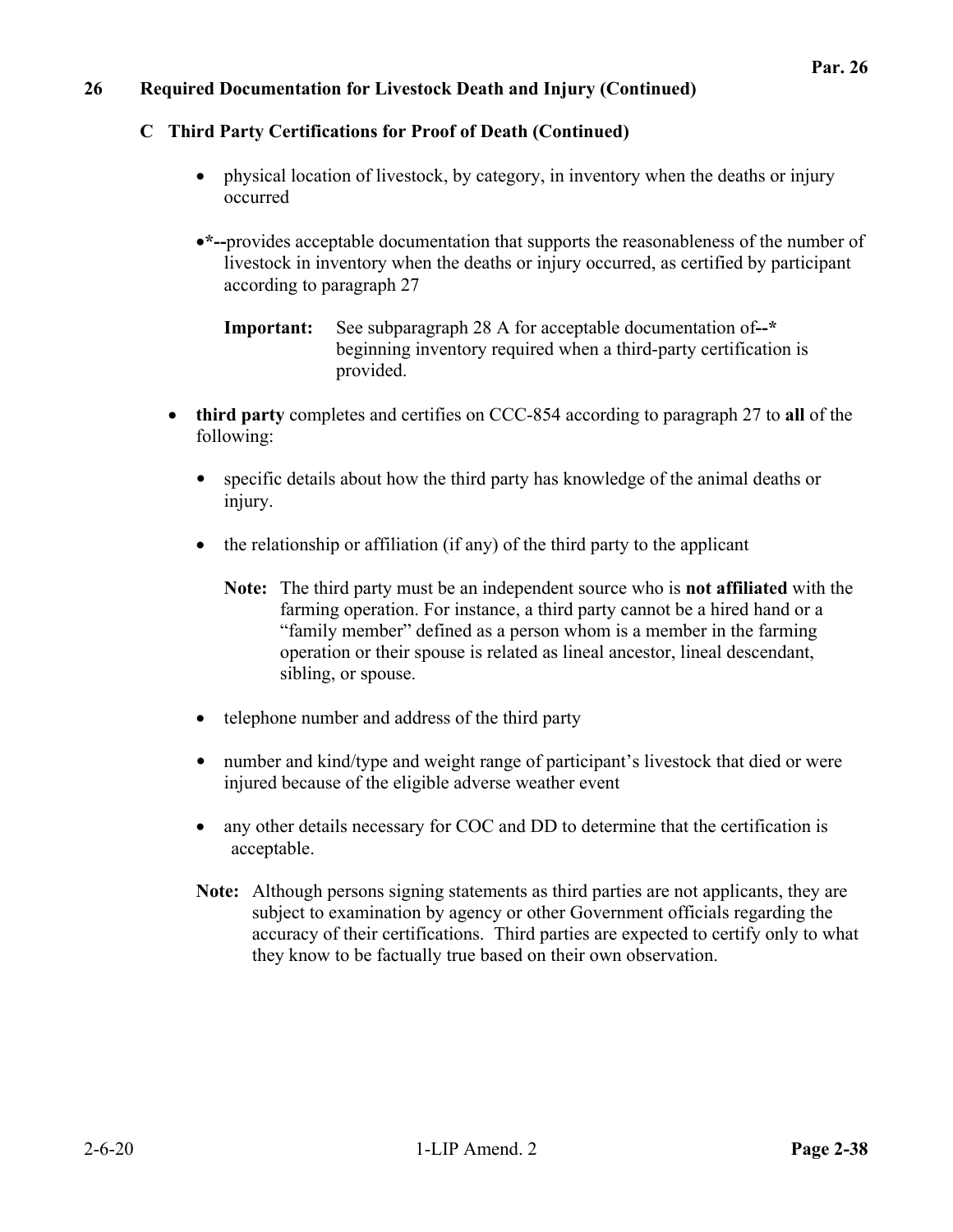#### **C Third Party Certifications for Proof of Death (Continued)**

COC will review the participant's and third party's certification on CCC-854 and determine all of the following:

- documents provided as evidence of livestock beginning inventory are acceptable
- livestock beginning inventory is reasonable based on documents provided
- claimed losses are reasonable
- third party is a reliable source in a position to have knowledge of loss
- certifications of participant and third party meet all requirements.
- **Important:** COC will approve or disapprove the participant and third-party certifications when review is complete, and document review in the COC minutes.
- **\*--Note:** See Exhibits 7, 8, and 9 for examples on reviewing producer applications and supporting documents.**--\*** 
	- **Example 1:** Jane Doe completes CCC-852 certifying 15 head of adult beef cows and 25 nonadult beef cattle less than 400 pounds died because of adverse weather.

Mrs. Doe completes CCC-854 indicating she has no proof of death of the cows and calves because they all drowned when a flash flood covered parts of their pastures, and none of the carcasses were ever located.

Mrs. Doe signs and dates CCC-854 indicating no proof of death is available because the livestock claimed on CCC-852 drowned, and no carcasses were ever located. She also certifies on CCC-854 that when the flash flood occurred she had 200 head of adult beef cows and 180 head of nonadult beef cattle less than 400 pounds in the pasture where the deaths occurred. As evidence of the beginning inventory, Mrs. Doe submits copies of bank loan documents for the purchase of 180 beef cows, purchase receipts for a total of 193 beef cows, and veterinary records indicating she had 185 beef calves wormed in July 2018. Mrs. Doe certifies on CCC-854 that she cannot locate the purchase receipts for the remaining 7 head of beef cows; however, she purchased them at the local county livestock auction in May 2017. Mrs. Doe certifies on CCC-854 that all the beef cows and calves in inventory when the animals drowned were physically located in fields 5, 6, and 7 on tract 1093 of FSN 458 in Jefferson County.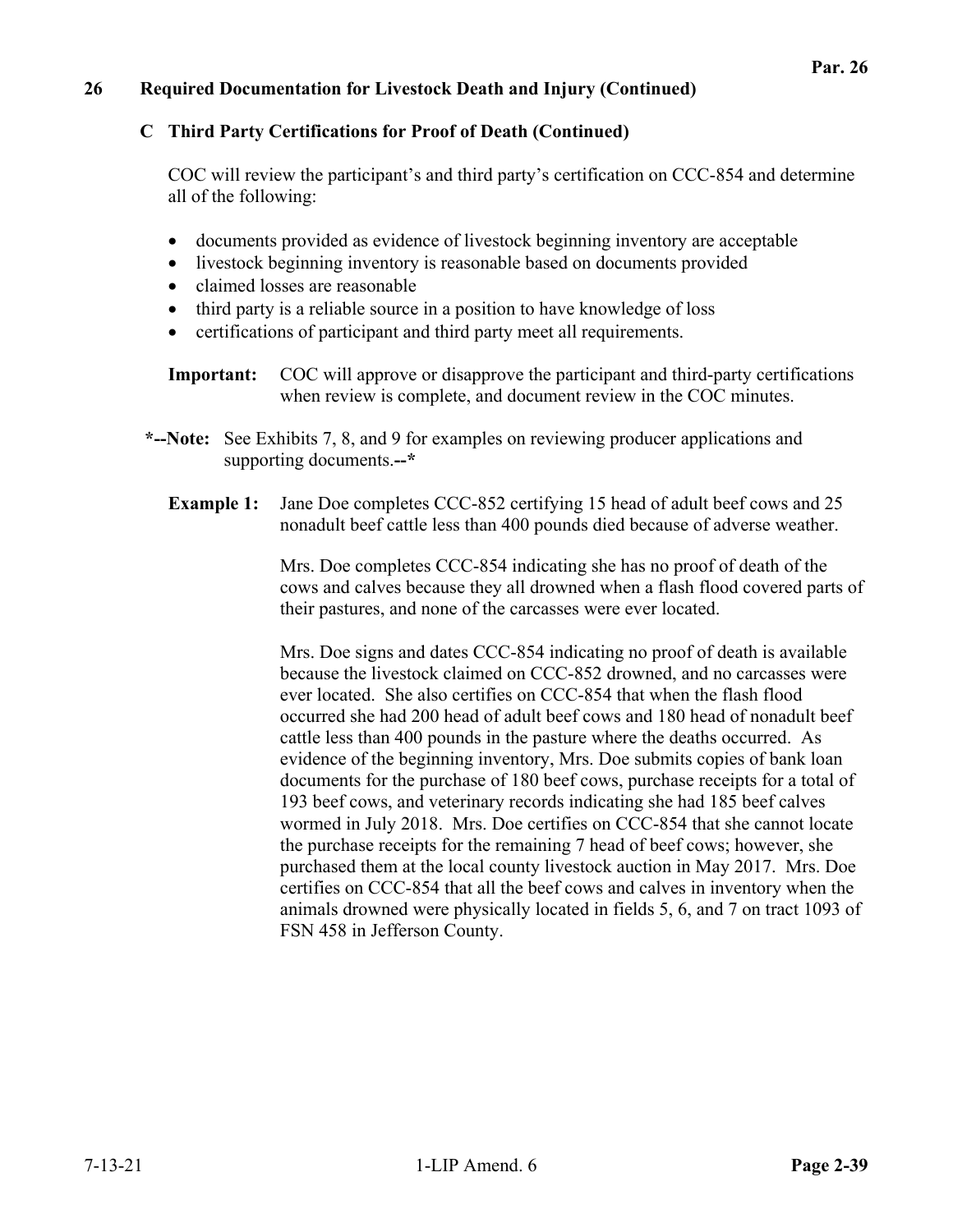#### **C Third Party Certifications for Proof of Death (Continued)**

Mike Green, Mrs. Doe's neighbor, completes CCC-854 certifying that he has knowledge of the livestock deaths claimed by Mrs. Doe because his cattle are located in the pasture adjacent to Mrs. Does', and he witnessed the flash flood cover the area, and cattle being drowned before they could be safely rescued. After reviewing CCC-852, Mr. Green certifies on CCC-854 that he believes the information provided on CCC-852 is true and correct.

COC reviews Mrs. Doe's CCC-852, and CCC-854 provided by Mrs. Doe and Mr. Green, and the documents provided by Mrs. Doe to support the beginning inventory numbers. Based on the information provided, COC requests Mrs. Doe contact the local livestock auction company where the beef cows were purchased and request a copy of the purchase report or receipts.

After obtaining a purchase report from the local auction company indicating Mrs. Doe did purchase 7 beef cows in May 2017, COC determines the evidence of livestock inventory at time of the livestock deaths, and claimed livestock deaths are reasonable based on the information provided on CCC-854 and according to subparagraph H.

COC signs, dates, and approves CCC-854 provided by Mrs. Doe and Mr. Green, and documents the review in the COC minutes during the meeting in which Mrs. Doe's CCC-852 is approved by COC.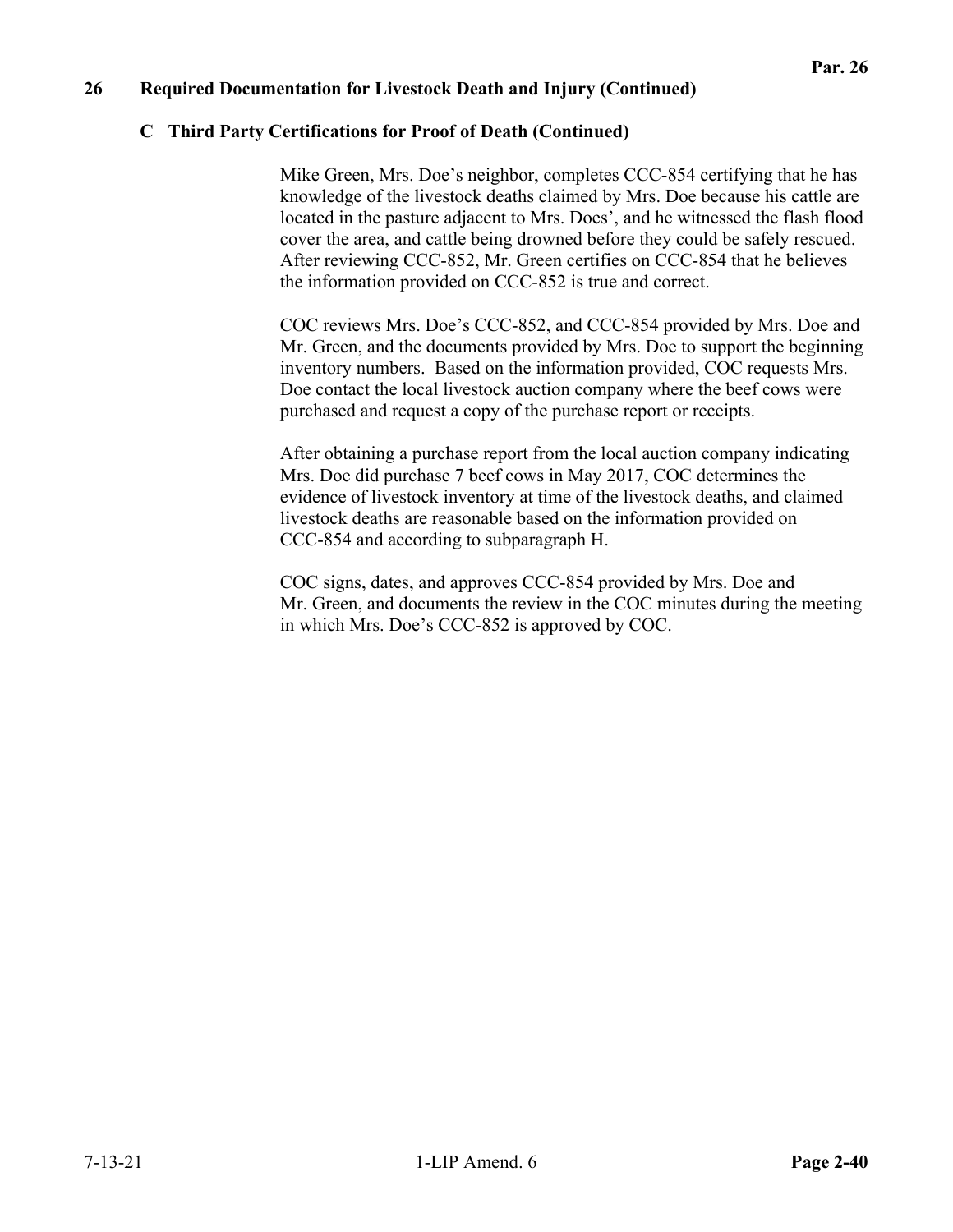## **A Completing CCC-854**

Complete CCC-854 according to the following table:

| <b>Item</b>                                                                              | <b>Instruction</b>                                                                     |  |  |  |  |  |  |  |
|------------------------------------------------------------------------------------------|----------------------------------------------------------------------------------------|--|--|--|--|--|--|--|
| 1                                                                                        | Enter State and County Code. This is the service center State and county               |  |  |  |  |  |  |  |
|                                                                                          | responsible for the physical location county where the livestock deaths or injuries    |  |  |  |  |  |  |  |
|                                                                                          | occurred.                                                                              |  |  |  |  |  |  |  |
| $\mathcal{D}_{\cdot}$                                                                    | Enter the calendar year the eligible loss condition occurred that caused the livestock |  |  |  |  |  |  |  |
|                                                                                          | death loss.                                                                            |  |  |  |  |  |  |  |
| 3                                                                                        | Enter County Office name and address.                                                  |  |  |  |  |  |  |  |
| <b>Part A – Livestock Producer Information</b>                                           |                                                                                        |  |  |  |  |  |  |  |
| 4                                                                                        | Enter the participant's name and address, including city, State and ZIP code.          |  |  |  |  |  |  |  |
|                                                                                          | <b>Part B - Livestock Producer Certification of Livestock and Losses</b>               |  |  |  |  |  |  |  |
| 5                                                                                        | Enter the eligible loss condition and date.                                            |  |  |  |  |  |  |  |
| 6                                                                                        | Enter "YES" if the producer in item 4 is a contract grower. Otherwise, enter "NO".     |  |  |  |  |  |  |  |
| $\tau$                                                                                   | Enter livestock kind/type and weight range for which loss occurred, for which no       |  |  |  |  |  |  |  |
|                                                                                          | other proof of death is available.                                                     |  |  |  |  |  |  |  |
|                                                                                          |                                                                                        |  |  |  |  |  |  |  |
| An entry in this field is always required when there is a loss in a particular kind/type |                                                                                        |  |  |  |  |  |  |  |
| and weight range of livestock for which no other proof of death is available.            |                                                                                        |  |  |  |  |  |  |  |
|                                                                                          |                                                                                        |  |  |  |  |  |  |  |
|                                                                                          | <b>Note:</b> Livestock by kind, type, and weight range can be obtained from the local  |  |  |  |  |  |  |  |
|                                                                                          | FSA office or LIP Fact Sheet located at http://disaster.fsa.usda.gov.                  |  |  |  |  |  |  |  |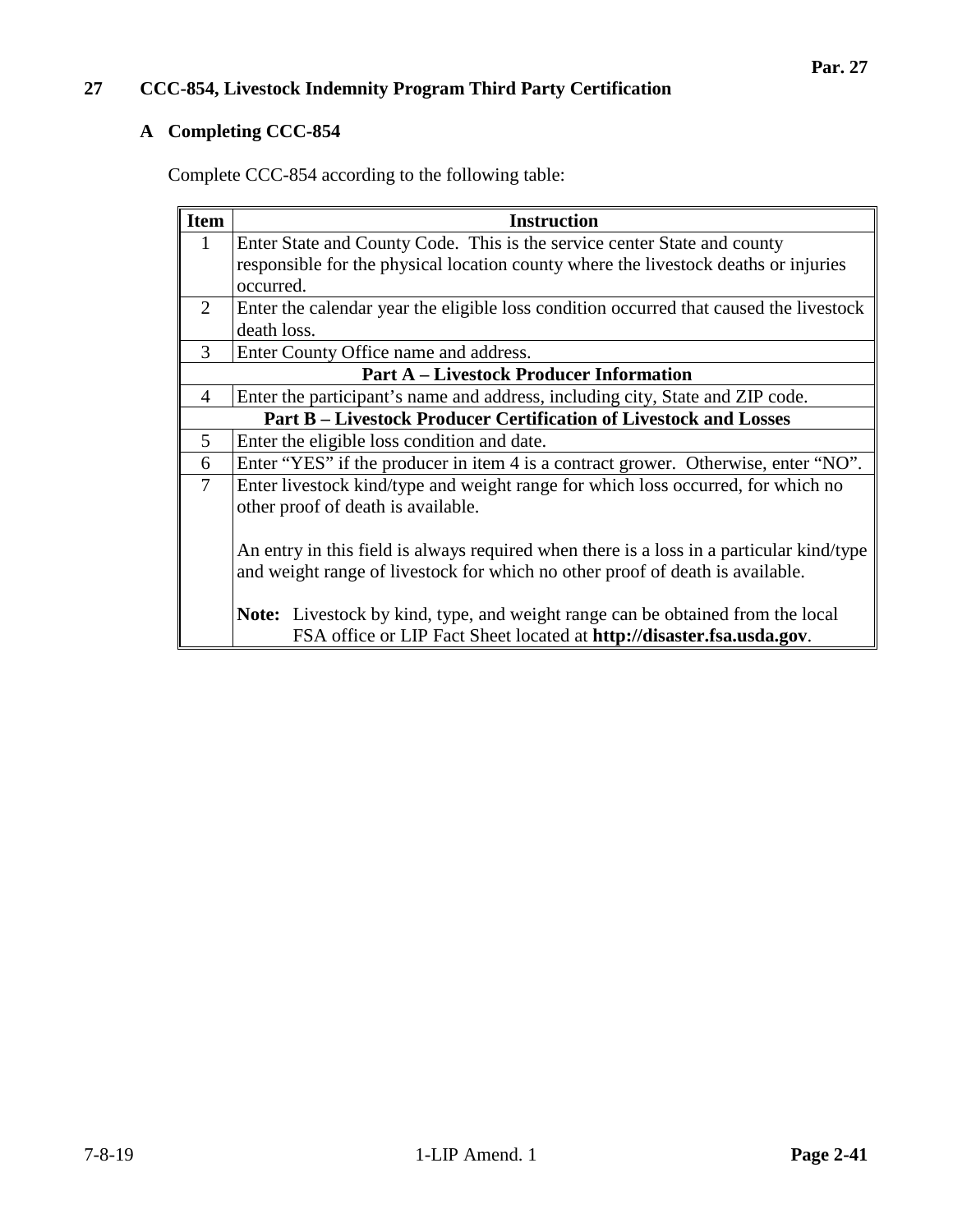## **A Completing CCC-854 (Continued)**

| <b>Item</b> | <b>Instruction</b>                                                                                 |  |  |  |  |  |  |  |
|-------------|----------------------------------------------------------------------------------------------------|--|--|--|--|--|--|--|
| 8           | Enter "YES" if the producer in item 4 is claiming death losses of unweaned                         |  |  |  |  |  |  |  |
|             | livestock. Otherwise, enter "NO".                                                                  |  |  |  |  |  |  |  |
| 9           | Enter the total number of livestock lost, by kind/type and weight range, for which no              |  |  |  |  |  |  |  |
|             | other form of proof of death or injury is available.                                               |  |  |  |  |  |  |  |
| 10          | Enter the physical location of livestock in inventory when deaths or injury occurred.              |  |  |  |  |  |  |  |
|             | Include the name of the county where the livestock were located when the deaths or                 |  |  |  |  |  |  |  |
|             | injury occurred.                                                                                   |  |  |  |  |  |  |  |
|             |                                                                                                    |  |  |  |  |  |  |  |
|             | <b>Example:</b> Jones County, Texas, farm 100                                                      |  |  |  |  |  |  |  |
| 11          | Enter the type of documentation provided to support reasonableness of livestock in                 |  |  |  |  |  |  |  |
|             | inventory when deaths or injury occurred.                                                          |  |  |  |  |  |  |  |
|             |                                                                                                    |  |  |  |  |  |  |  |
|             | Type of records may include but is not limited to:                                                 |  |  |  |  |  |  |  |
|             |                                                                                                    |  |  |  |  |  |  |  |
|             | veterinary records                                                                                 |  |  |  |  |  |  |  |
|             | loan records                                                                                       |  |  |  |  |  |  |  |
|             | farm credit balance sheets.                                                                        |  |  |  |  |  |  |  |
|             | <b>Part C - Livestock Producer Certification</b>                                                   |  |  |  |  |  |  |  |
| 12A         | Participant or representative of participant signs to indicate that livestock losses               |  |  |  |  |  |  |  |
|             | have occurred because of an eligible loss condition, that no other form of proof of                |  |  |  |  |  |  |  |
|             | death or injury is available, the number livestock lost in item 9 were in inventory                |  |  |  |  |  |  |  |
|             | when the loss occurred, the livestock lost were physically located as described in                 |  |  |  |  |  |  |  |
|             | item 10, and all other information provided is true and correct.                                   |  |  |  |  |  |  |  |
| 12B         | Signatory in item 12A shall enter their title/relationship when signing in the                     |  |  |  |  |  |  |  |
|             | representative capacity.                                                                           |  |  |  |  |  |  |  |
|             |                                                                                                    |  |  |  |  |  |  |  |
|             | <b>Note:</b> If a participant/applicant is <b>not</b> signing in the representative capacity, this |  |  |  |  |  |  |  |
|             | field should be left blank. If a participant/applicant is signing on behalf of                     |  |  |  |  |  |  |  |
|             | themselves, it is acceptable to write "self"; however, it is not necessary.                        |  |  |  |  |  |  |  |
| 12C         | Participant or participant's representative enters signature date.                                 |  |  |  |  |  |  |  |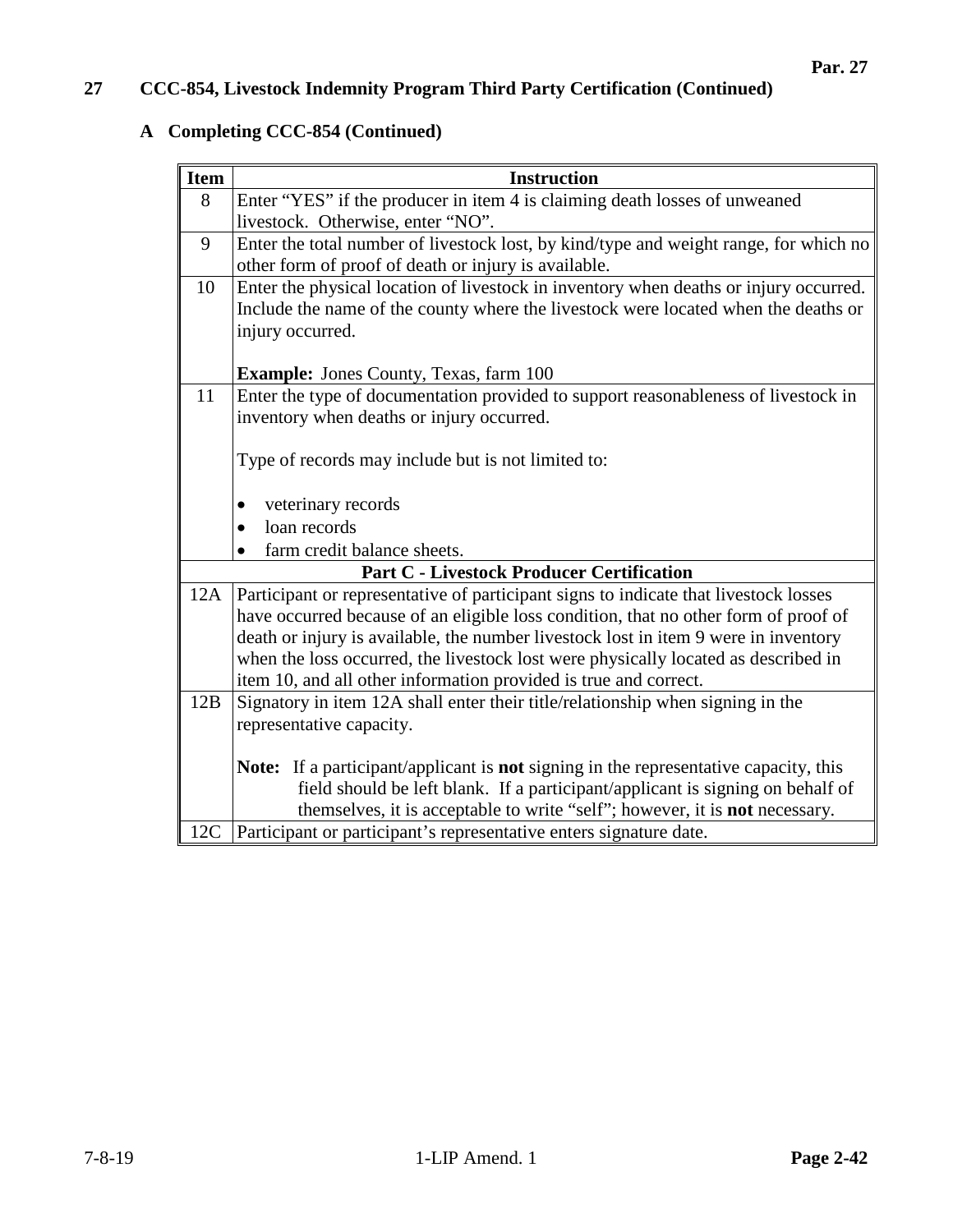## **A Completing CCC-854 (Continued)**

| <b>Item</b>                                                                | <b>Instruction</b>                                                                                  |  |  |  |  |  |  |  |  |
|----------------------------------------------------------------------------|-----------------------------------------------------------------------------------------------------|--|--|--|--|--|--|--|--|
|                                                                            | <b>Part D - Third Party Certification Information</b>                                               |  |  |  |  |  |  |  |  |
| 13                                                                         | Enter the name and address including city, State, and ZIP code of the third party.                  |  |  |  |  |  |  |  |  |
| 14                                                                         | Enter the telephone number of the third party.                                                      |  |  |  |  |  |  |  |  |
| 15                                                                         | Enter the relationship or affiliation of the third party to the participant. A third party          |  |  |  |  |  |  |  |  |
|                                                                            | must be an independent source such as veterinarian, neighbor or other (but not a                    |  |  |  |  |  |  |  |  |
|                                                                            | hired hand or family member).                                                                       |  |  |  |  |  |  |  |  |
|                                                                            | Part E - Third Party - Specific Details of Livestock Deaths and/or Injury                           |  |  |  |  |  |  |  |  |
| 16                                                                         | Enter specific details about how the third party has knowledge of the animal deaths                 |  |  |  |  |  |  |  |  |
|                                                                            | and/or injury.                                                                                      |  |  |  |  |  |  |  |  |
|                                                                            |                                                                                                     |  |  |  |  |  |  |  |  |
|                                                                            | Written details should be specific about the knowledge of the animal deaths and/or                  |  |  |  |  |  |  |  |  |
|                                                                            | injury and could include pictures or other documentation, if available.                             |  |  |  |  |  |  |  |  |
|                                                                            |                                                                                                     |  |  |  |  |  |  |  |  |
|                                                                            | Written details should also include dates of eligible loss condition, type of adverse               |  |  |  |  |  |  |  |  |
|                                                                            | weather event, and physical location of third party relevant to the location of the                 |  |  |  |  |  |  |  |  |
|                                                                            | participant's livestock that died or were injured or participant's farm.                            |  |  |  |  |  |  |  |  |
| Part F-Third Party - Certification of Livestock Deaths and/or Injury<br>17 |                                                                                                     |  |  |  |  |  |  |  |  |
|                                                                            | Enter the livestock kind/type and weight range of the participant's livestock that                  |  |  |  |  |  |  |  |  |
|                                                                            | died and/or injured because of an eligible loss condition that the third party has<br>knowledge of. |  |  |  |  |  |  |  |  |
|                                                                            |                                                                                                     |  |  |  |  |  |  |  |  |
|                                                                            | Note: Livestock kind/type and weight range can be obtained from the local FSA                       |  |  |  |  |  |  |  |  |
|                                                                            | office or LIP Fact Sheet located at http://disaster.fsa.usda.gov.                                   |  |  |  |  |  |  |  |  |
| 18                                                                         | Enter the number of livestock that died because of an eligible loss condition, for the              |  |  |  |  |  |  |  |  |
|                                                                            | specific kind/type and weight range entered in item 17 that the third party has                     |  |  |  |  |  |  |  |  |
|                                                                            | knowledge of.                                                                                       |  |  |  |  |  |  |  |  |
| 19                                                                         | Enter the number of livestock injured because of an eligible loss condition, for the                |  |  |  |  |  |  |  |  |
|                                                                            | specific kind/type and weight range entered in item 17 that the third party has                     |  |  |  |  |  |  |  |  |
|                                                                            | knowledge of.                                                                                       |  |  |  |  |  |  |  |  |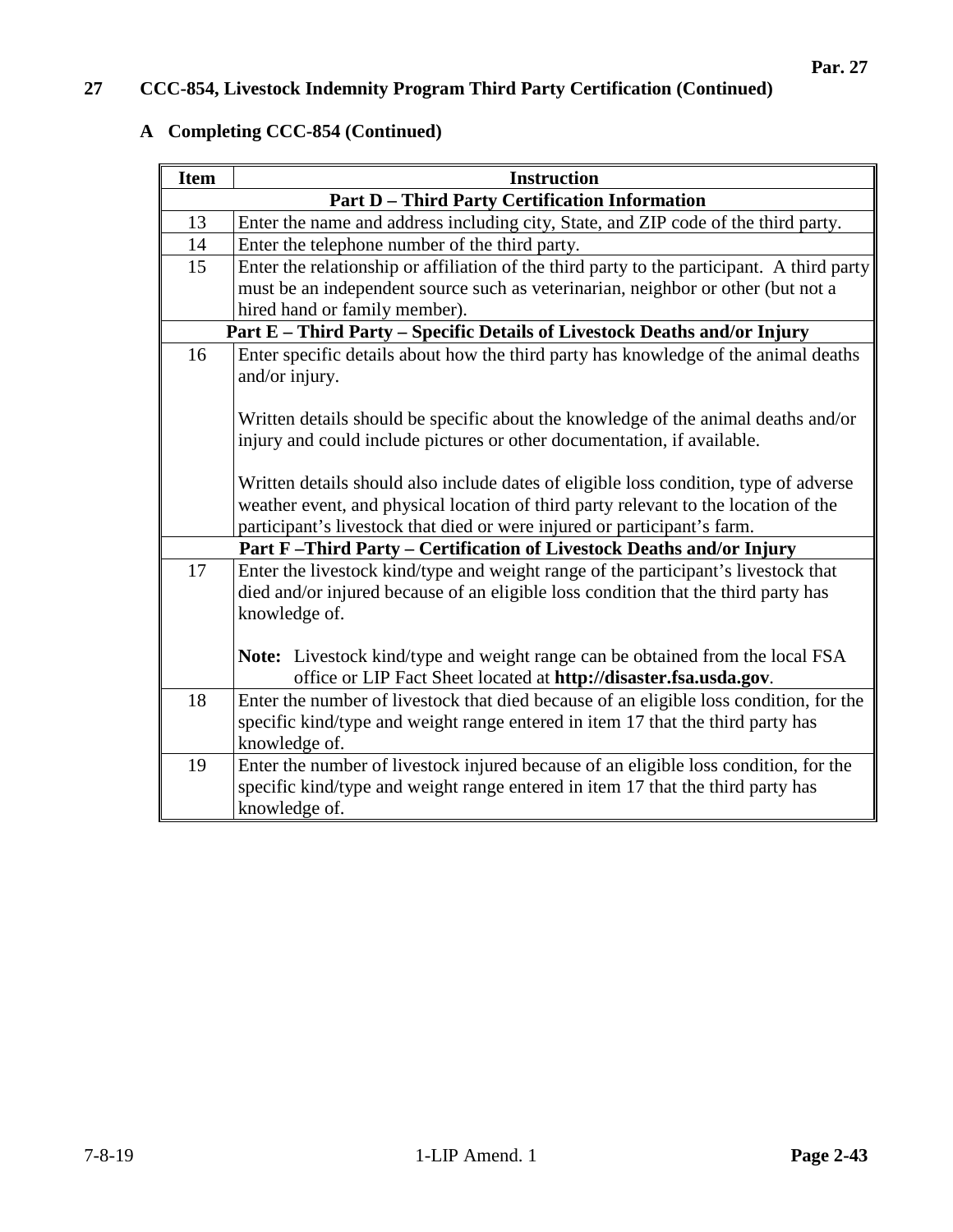## **A Completing CCC-854 (Continued)**

| <b>Item</b>                                         | <b>Instruction</b>                                                                       |  |  |  |  |  |
|-----------------------------------------------------|------------------------------------------------------------------------------------------|--|--|--|--|--|
|                                                     | <b>Part G - Third Party Certification of Other Details</b>                               |  |  |  |  |  |
| 20                                                  | Enter any other relevant details related to the livestock deaths or injury the third     |  |  |  |  |  |
|                                                     | party is certifying to.                                                                  |  |  |  |  |  |
| <b>Part H</b> – Third Party Signature Certification |                                                                                          |  |  |  |  |  |
| 21A                                                 | After reading the certification, third party signs and dates.                            |  |  |  |  |  |
| through                                             |                                                                                          |  |  |  |  |  |
| 21B                                                 | Third parties are responsible for the accuracy of any certification<br><b>Important:</b> |  |  |  |  |  |
|                                                     | given to FSA. The certification of any fact on CCC-854 is subject                        |  |  |  |  |  |
|                                                     | to verification. Certifications must be based on the third party's                       |  |  |  |  |  |
|                                                     | own personal observation and knowledge.                                                  |  |  |  |  |  |
| <b>Part I - County Committee Determination</b>      |                                                                                          |  |  |  |  |  |
| 22                                                  | COC will review the participant's and third party's certification and document           |  |  |  |  |  |
| through                                             | their determination by checking "YES" or "NO" to each of the questions in Part I.        |  |  |  |  |  |
| 27                                                  | If "NO", is checked for any of the questions, COC will explain their                     |  |  |  |  |  |
|                                                     | determination in item 28.                                                                |  |  |  |  |  |
| 28                                                  | Enter explanations from items 22 through 27.                                             |  |  |  |  |  |
| 29                                                  | Enter COC signature.                                                                     |  |  |  |  |  |
|                                                     |                                                                                          |  |  |  |  |  |
|                                                     | <b>Note:</b> Only COC can "approve" or "disapprove" a third party certification.         |  |  |  |  |  |
| 30                                                  | Enter date of COC action.                                                                |  |  |  |  |  |
| 31                                                  | Enter a check in "approved" or "disapproved" box.                                        |  |  |  |  |  |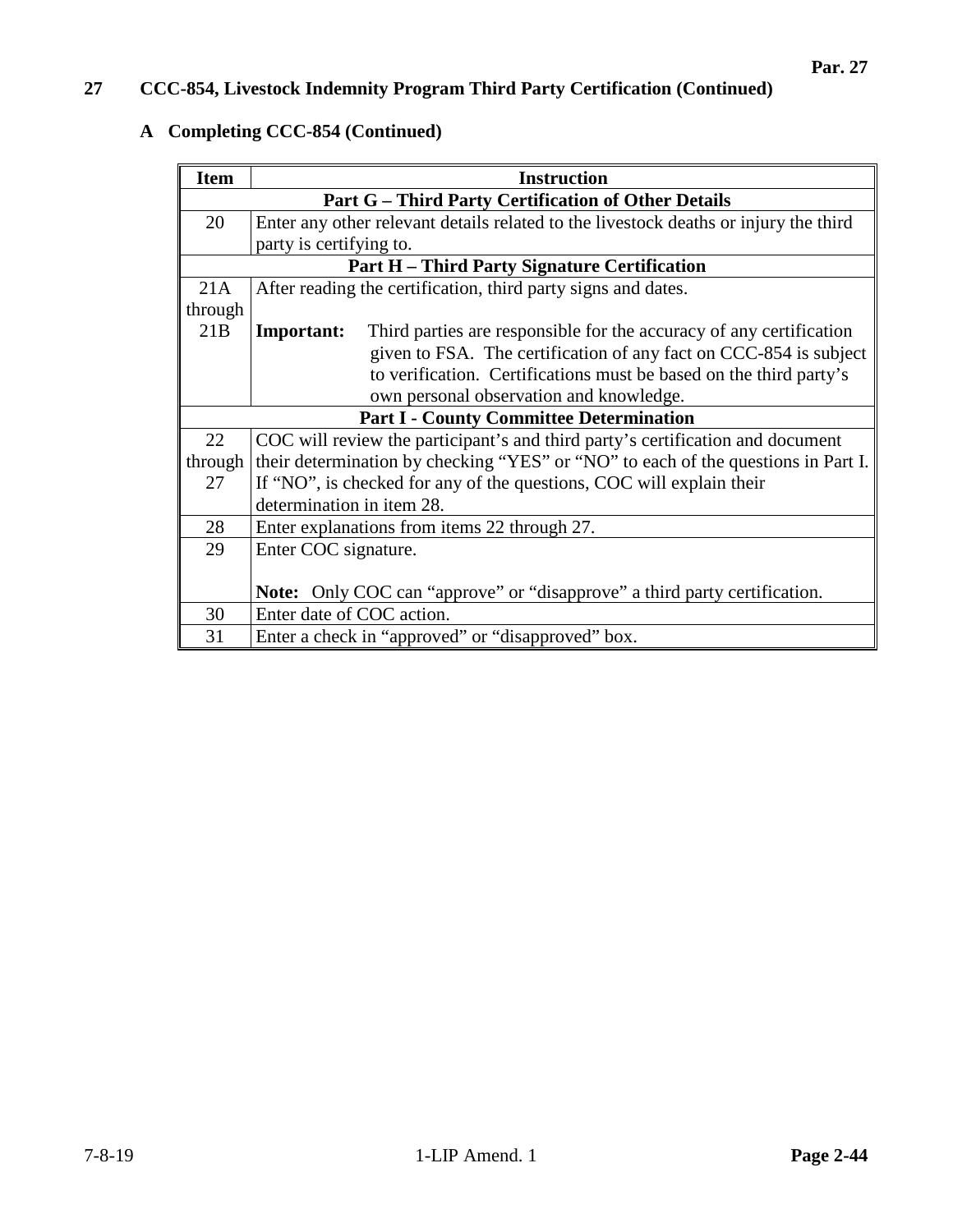# **Par. 27**

٦

## **B Example of CCC-854**

| <b>CCC-854</b><br>$(06-06-19)$               |                          |           | <b>U.S. DEPARTMENT OF AGRICULTURE</b><br>Commodity Credit Corporation                                                                                                                                                              |                                                          |           |                                                                           | 1. State and County Code                                                                                                                                                                                                                                                                                                                                                                                                                                                                                                                                                                                                                                                                                                                                                                                                                                                                                                                                                                                                                                                                                                                                                                       | 2. Calendar Year                                                                                                                         |
|----------------------------------------------|--------------------------|-----------|------------------------------------------------------------------------------------------------------------------------------------------------------------------------------------------------------------------------------------|----------------------------------------------------------|-----------|---------------------------------------------------------------------------|------------------------------------------------------------------------------------------------------------------------------------------------------------------------------------------------------------------------------------------------------------------------------------------------------------------------------------------------------------------------------------------------------------------------------------------------------------------------------------------------------------------------------------------------------------------------------------------------------------------------------------------------------------------------------------------------------------------------------------------------------------------------------------------------------------------------------------------------------------------------------------------------------------------------------------------------------------------------------------------------------------------------------------------------------------------------------------------------------------------------------------------------------------------------------------------------|------------------------------------------------------------------------------------------------------------------------------------------|
|                                              |                          |           | <b>LIVESTOCK INDEMNITY PROGRAM</b><br><b>Third Party Certification</b>                                                                                                                                                             |                                                          |           |                                                                           | 3. County Office Name and Address (Include Zip Code)                                                                                                                                                                                                                                                                                                                                                                                                                                                                                                                                                                                                                                                                                                                                                                                                                                                                                                                                                                                                                                                                                                                                           |                                                                                                                                          |
| NOTE:                                        |                          |           | requested information will result in a determination of ineligibility for livestock indemnity program benefits.<br>COMPLETED FORM TO YOUR COUNTY FSA OFFICE.<br>PART A – LIVESTOCK PRODUCER INFORMATION                            |                                                          |           |                                                                           | The following statement is made in accordance with the Privacy Act of 1974 (5 USC 552a - as amended). The authority for requesting the<br>information identified on this form is 7 CFR Part 1416, the Commodity Credit Charter Act (15 U.S.C. 714 et seq.), and the Agricultural Act of 2014<br>(Pub. L. 113-79), as amended. The information will be used to determine eligibility for livestock indemnity program benefits. The information<br>collected on this form may be disclosed to other Federal, State, Local government agencies, Tribal agencies, and nongovernmental entities that<br>have been authorized access to the information by statute or requlation and/or as described in applicable Routine Uses identified in the System of<br>Records Notice for USDA/FSA-2, Farm Records File (Automated). Providing the requested information is voluntary. However, failure to furnish the<br>Paperwork Reduction Act (PRA) Statement: The information collection is exempted from PRA as specified in 7 U.S.C. 9091(c)(2)(B).<br>The provisions of appropriate criminal and civil fraud, privacy, and other statutes may be applicable to the information provided. RETURN THIS |                                                                                                                                          |
|                                              |                          |           | 4. Producer's Name and Address (City, State and Zip Code)                                                                                                                                                                          |                                                          |           |                                                                           |                                                                                                                                                                                                                                                                                                                                                                                                                                                                                                                                                                                                                                                                                                                                                                                                                                                                                                                                                                                                                                                                                                                                                                                                |                                                                                                                                          |
| 5.<br>Eligible Loss<br>Condition and<br>Date | 6.<br>Contract<br>Grower |           | PART B – LIVESTOCK PRODUCER CERTIFICATION OF LIVESTOCK AND LOSSES<br>7.<br>Livestock Kind/Type<br>and Weight Range<br>(Can be obtained from the local FSA<br>office or LIP Fact Sheet located at<br>https://disaster.fsa.usda.gov) | 8.<br>Unweaned<br>(Applicable for<br>Extreme Cold<br>OnN |           | 9.<br>Number of Livestock<br>Lost with No Proof of<br>Death Documentation | 10.<br>Physical Location of<br>Deaths and/or Injury<br>Occurred                                                                                                                                                                                                                                                                                                                                                                                                                                                                                                                                                                                                                                                                                                                                                                                                                                                                                                                                                                                                                                                                                                                                | 11.<br><b>Type of Documentation</b><br>Livestock in Inventory When Supporting Reasonableness of<br>Livestock in<br>Inventory When Deaths |
|                                              | <b>YES</b>               | <b>NO</b> |                                                                                                                                                                                                                                    | <b>YES</b>                                               | <b>NO</b> |                                                                           |                                                                                                                                                                                                                                                                                                                                                                                                                                                                                                                                                                                                                                                                                                                                                                                                                                                                                                                                                                                                                                                                                                                                                                                                | and/or Injury Occurred                                                                                                                   |
|                                              | □                        | □         |                                                                                                                                                                                                                                    | □                                                        | □         |                                                                           |                                                                                                                                                                                                                                                                                                                                                                                                                                                                                                                                                                                                                                                                                                                                                                                                                                                                                                                                                                                                                                                                                                                                                                                                |                                                                                                                                          |
|                                              | □                        | □         |                                                                                                                                                                                                                                    | □                                                        | □         |                                                                           |                                                                                                                                                                                                                                                                                                                                                                                                                                                                                                                                                                                                                                                                                                                                                                                                                                                                                                                                                                                                                                                                                                                                                                                                |                                                                                                                                          |
|                                              | □<br>□                   | □<br>□    |                                                                                                                                                                                                                                    | □<br>□                                                   | □<br>□    |                                                                           |                                                                                                                                                                                                                                                                                                                                                                                                                                                                                                                                                                                                                                                                                                                                                                                                                                                                                                                                                                                                                                                                                                                                                                                                |                                                                                                                                          |
|                                              | □                        | □         |                                                                                                                                                                                                                                    | □                                                        | □         |                                                                           |                                                                                                                                                                                                                                                                                                                                                                                                                                                                                                                                                                                                                                                                                                                                                                                                                                                                                                                                                                                                                                                                                                                                                                                                |                                                                                                                                          |
|                                              | □                        | □         |                                                                                                                                                                                                                                    | □                                                        | □         |                                                                           |                                                                                                                                                                                                                                                                                                                                                                                                                                                                                                                                                                                                                                                                                                                                                                                                                                                                                                                                                                                                                                                                                                                                                                                                |                                                                                                                                          |
|                                              | □                        | □         |                                                                                                                                                                                                                                    | □                                                        | □         |                                                                           |                                                                                                                                                                                                                                                                                                                                                                                                                                                                                                                                                                                                                                                                                                                                                                                                                                                                                                                                                                                                                                                                                                                                                                                                |                                                                                                                                          |
|                                              | □                        | □         |                                                                                                                                                                                                                                    | □                                                        | □         |                                                                           |                                                                                                                                                                                                                                                                                                                                                                                                                                                                                                                                                                                                                                                                                                                                                                                                                                                                                                                                                                                                                                                                                                                                                                                                |                                                                                                                                          |
|                                              | □                        | □         |                                                                                                                                                                                                                                    | □                                                        | □         |                                                                           |                                                                                                                                                                                                                                                                                                                                                                                                                                                                                                                                                                                                                                                                                                                                                                                                                                                                                                                                                                                                                                                                                                                                                                                                |                                                                                                                                          |
|                                              | □                        | □         |                                                                                                                                                                                                                                    | □                                                        | □         |                                                                           |                                                                                                                                                                                                                                                                                                                                                                                                                                                                                                                                                                                                                                                                                                                                                                                                                                                                                                                                                                                                                                                                                                                                                                                                |                                                                                                                                          |
| I certify that:                              |                          |           | PART C - LIVESTOCK PRODUCER CERTIFICATION<br>• No other form of proof of death and/or injury of the livestock reported in Item 7 is available.                                                                                     |                                                          |           |                                                                           | • The number of livestock reported in Item 9, by category, were located in my inventory when the deaths and/or injury occurred.<br>• The livestock in inventory, by category, were physically located as described in Item 10 when the deaths and/or injury occurred.                                                                                                                                                                                                                                                                                                                                                                                                                                                                                                                                                                                                                                                                                                                                                                                                                                                                                                                          |                                                                                                                                          |
| 12A. Producer's Signature (By)               |                          |           |                                                                                                                                                                                                                                    | Capacity                                                 |           |                                                                           | 12B. Title/Relationship of the Individual Signing in the Representative                                                                                                                                                                                                                                                                                                                                                                                                                                                                                                                                                                                                                                                                                                                                                                                                                                                                                                                                                                                                                                                                                                                        | 12C. Date (MM-DD-YYYY)                                                                                                                   |
| than English.                                |                          |           | apply to all programs). Remedies and complaint filing deadlines vary by program or incident.                                                                                                                                       |                                                          |           |                                                                           | In accordance with Federal civil rights law and U.S. Department of Agriculture (USDA) civil rights regulations and policies, the USDA, its Agencies, offices, and employees, and institutions participating in or<br>administering USDA programs are prohibited from discriminating based on race, color, national origin, religion, sex, gender identity (including gender expression), sexual orientation, disability, age, marital status,<br>family/parental status, income derived from a public assistance program, political beliefs, or reprisal or retaliation for prior civil rights activity, in any program or activity conducted or funded by USDA (not all bases<br>Persons with disabilities who require alternative means of communication for program information (e.g., Braille, large print, audiotape, American Sign Language, etc.) should contact the responsible Agency or<br>USDA's TARGET Center at (202) 720-2600 (voice and TTY) or contact USDA through the Federal Relay Service at (800) 877-8339. Additionally, program information may be made available in languages other                                                                                    |                                                                                                                                          |
|                                              |                          |           | program intake@usda.gov. USDA is an equal opportunity provider, employer, and lender.                                                                                                                                              |                                                          |           |                                                                           | To file a program discrimination complaint, complete the USDA Program Discrimination Complaint Form, AD-3027, found online at http://www.ascr.usda.gov/complaint_filing_cust.html and at any USDA office or<br>write a letter addressed to USDA and provide in the letter all of the information requested in the form. To request a copy of the complaint form, call (966) 632-9992. Submit your completed form or letter to USDA<br>by: (1) mail U.S. Department of Agriculture Office of the Assistant Secretary for Civil Rights 1400 Independence Avenue, SW Washington, D.C. 20250-9410; (2) fax: (202) 690-7442; or (3) email.                                                                                                                                                                                                                                                                                                                                                                                                                                                                                                                                                          |                                                                                                                                          |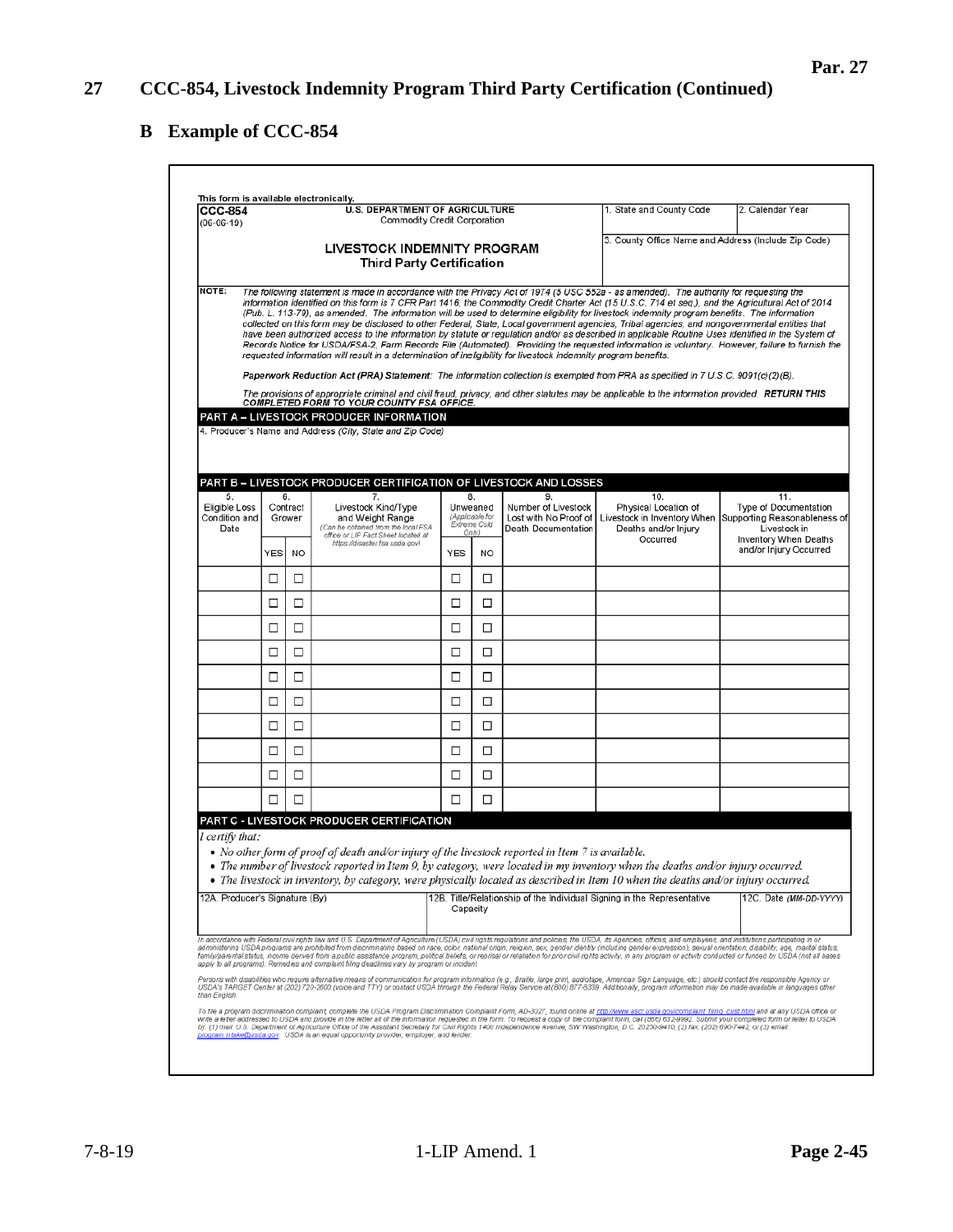## **B Example of CCC-854 (Continued)**

| PART D - THIRD PARTY CERTICATION INFORMATION<br>13. Third Party's Name and Address (City, State and Zip Code)                                                                                                                                                                                                                                                                                                                                                              | 14. Phone Number<br>(Include Area Code) | 15. Affiliation to Producer                                    |                                                         |
|----------------------------------------------------------------------------------------------------------------------------------------------------------------------------------------------------------------------------------------------------------------------------------------------------------------------------------------------------------------------------------------------------------------------------------------------------------------------------|-----------------------------------------|----------------------------------------------------------------|---------------------------------------------------------|
| PART E - THIRD PARTY - SPECIFIC DETAILS OF LIVESTOCK DEATHS AND/OR INJURY<br>16. Based upon my personal observation of the animals and the knowledge of the deaths and/or injury of the animals on this form, I, as the third party identified<br>in Item 13, provide the following details about the loss condition responsible for livestock death and/or injury; and how and when I came into possession of<br>that information.                                        |                                         |                                                                |                                                         |
| PART F - THIRD PARTY - CERTIFICATION OF LIVESTOCK DEATHS AND/OR INJURY                                                                                                                                                                                                                                                                                                                                                                                                     |                                         |                                                                |                                                         |
| 17.<br>Livestock Kind/Type and Weight Range<br>(Can be obtained from the local FSA office or LIP Fact Sheet<br>located at https://disaster.fsa.usda.gov)                                                                                                                                                                                                                                                                                                                   |                                         | 18.<br>Number that Have Died Due to<br>Eligible Loss Condition | 19.<br>Number Injured Due to Eligible<br>Loss Condition |
|                                                                                                                                                                                                                                                                                                                                                                                                                                                                            |                                         |                                                                |                                                         |
|                                                                                                                                                                                                                                                                                                                                                                                                                                                                            |                                         |                                                                |                                                         |
|                                                                                                                                                                                                                                                                                                                                                                                                                                                                            |                                         |                                                                |                                                         |
|                                                                                                                                                                                                                                                                                                                                                                                                                                                                            |                                         |                                                                |                                                         |
|                                                                                                                                                                                                                                                                                                                                                                                                                                                                            |                                         |                                                                |                                                         |
| PART G - THIRD PARTY CERTIFICATION OF OTHER DETAILS                                                                                                                                                                                                                                                                                                                                                                                                                        |                                         |                                                                |                                                         |
| 20. Other relevant details including type of injury and livestock description.                                                                                                                                                                                                                                                                                                                                                                                             |                                         |                                                                |                                                         |
|                                                                                                                                                                                                                                                                                                                                                                                                                                                                            |                                         |                                                                |                                                         |
|                                                                                                                                                                                                                                                                                                                                                                                                                                                                            |                                         |                                                                |                                                         |
| PART H - THIRD PARTY SIGNATURE CERTIFICATION<br>I certify that:                                                                                                                                                                                                                                                                                                                                                                                                            |                                         |                                                                |                                                         |
| • The specific details of my knowledge of the animal deaths and/or injury as provided in Item 16 are based on my own personal<br>observation and personal experience.<br>• The number of livestock reported as having died, by kind/type and weight range, in Item 18 was due to the loss condition mentioned in<br>Item 16.<br>• The number of livestock reported as injured by kind/type and weight range in Item 19 was due to the loss condition discussed in Item 16. |                                         |                                                                |                                                         |
| • All information on this form, whether actually personally entered by me or not, is true and correct to the best of my knowledge.                                                                                                                                                                                                                                                                                                                                         |                                         |                                                                | 21B. Date (MM-DD-YYYY)                                  |
| 21A. Third Party's Signature                                                                                                                                                                                                                                                                                                                                                                                                                                               |                                         |                                                                |                                                         |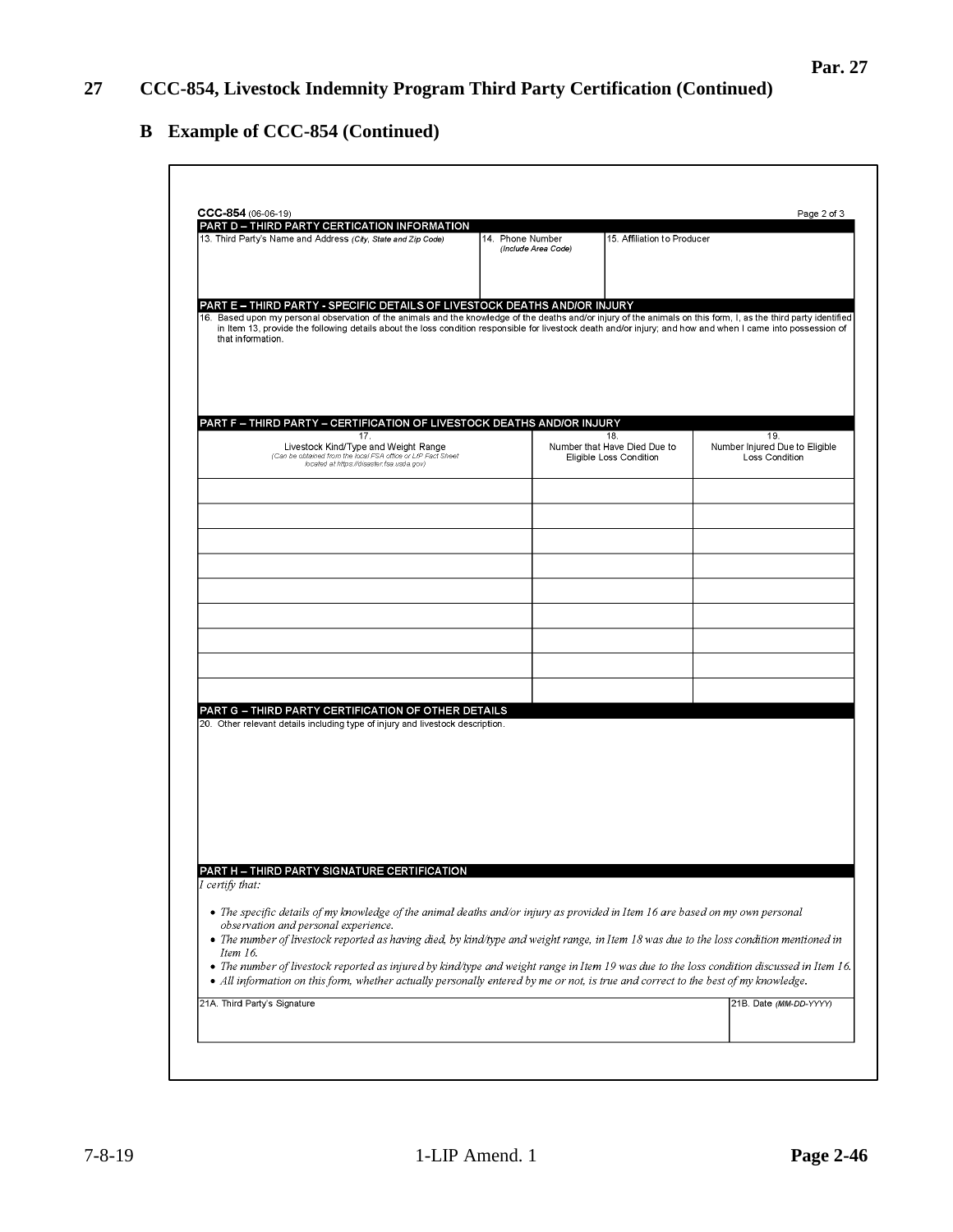## **B Example of CCC-854 (Continued)**

| PART I - COUNTY COMMITTEE DETERMINATION                                                                                                | YES    | <b>NO</b> |
|----------------------------------------------------------------------------------------------------------------------------------------|--------|-----------|
| 22. Documents provided as evidence of livestock verifiable beginning and ending inventory are acceptable. If "NO", explain in Item 28. | $\Box$ | □         |
| 23. Livestock inventory is reasonable based on documents provided. If "NO", explain in Item 28.                                        | $\Box$ | $\Box$    |
| 24. Claimed livestock losses are reasonable. If "NO", explain in Item 28.                                                              | $\Box$ | □         |
| 25. Claimed livestock injuries are reasonable. If "NO", explain in Item 28.                                                            | □      | $\Box$    |
| 26. Third party is a reliable source in a position to have knowledge of loss or injury. If "NO", explain in Item 28.                   | $\Box$ | $\Box$    |
| 27. Certification of participant and third party meet all requirements. If "NO", explain in Item 28.                                   | $\Box$ | $\Box$    |
|                                                                                                                                        |        |           |
|                                                                                                                                        |        |           |
| 29. COC Signature<br>30. Date (MM-DD-YYYY)<br>31. Determination                                                                        |        |           |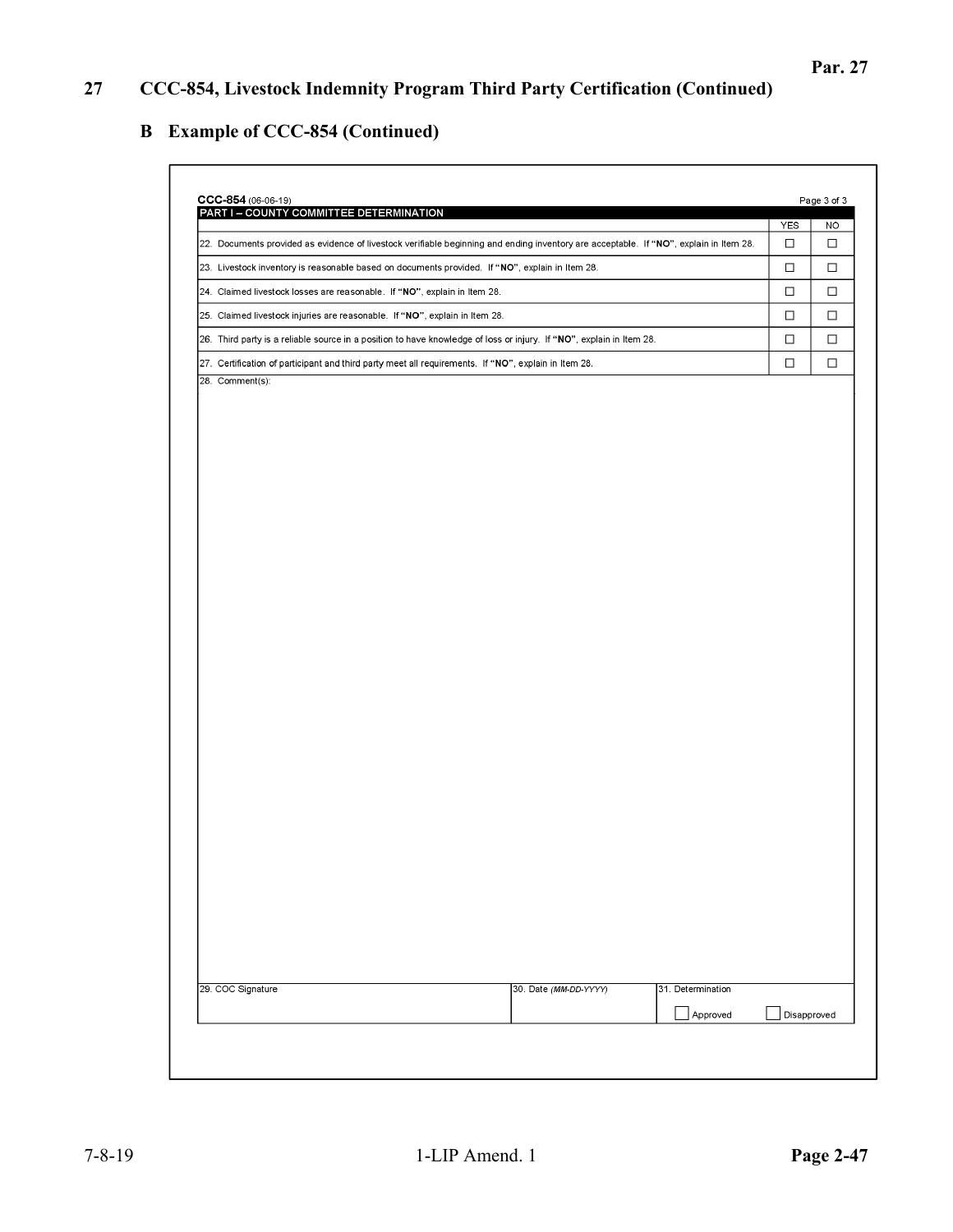## **28 Required Livestock Beginning Inventory Documentation**

#### **A Acceptable Beginning Inventory Records**

**\*--**Livestock owners and livestock contract growers must provide acceptable documentation**--\*** of their livestock beginning inventory according to this paragraph.

**\* \* \*** 

- \*--Documents that may provide acceptable evidence of livestock beginning inventory include, but are **not** limited to, any or a combination of the following:
	- veterinary records
	- canceled check documentation
	- balance sheets
	- inventory records used for tax purposes
	- loan records
	- bank statements
	- farm credit balance sheets
	- property tax records
	- brand inspection records
	- sales and purchase receipts
	- private insurance documents
	- chattel inspections
	- contemporaneous producer records existing at the time of event
	- brand inspection records
	- docking records
	- shearing records
	- ear tag records
	- trucking and/or livestock hauling records.

For unweaned livestock, COC may accept the combination of both the following as **acceptable evidence of beginning inventory**:

- acceptable beginning inventory of the adult livestock, adjusted based on the applicable**--\*** livestock stocking rate
- results from a pregnancy check or ultrasound conducted by a third party, such as, but not limited to a veterinarian.